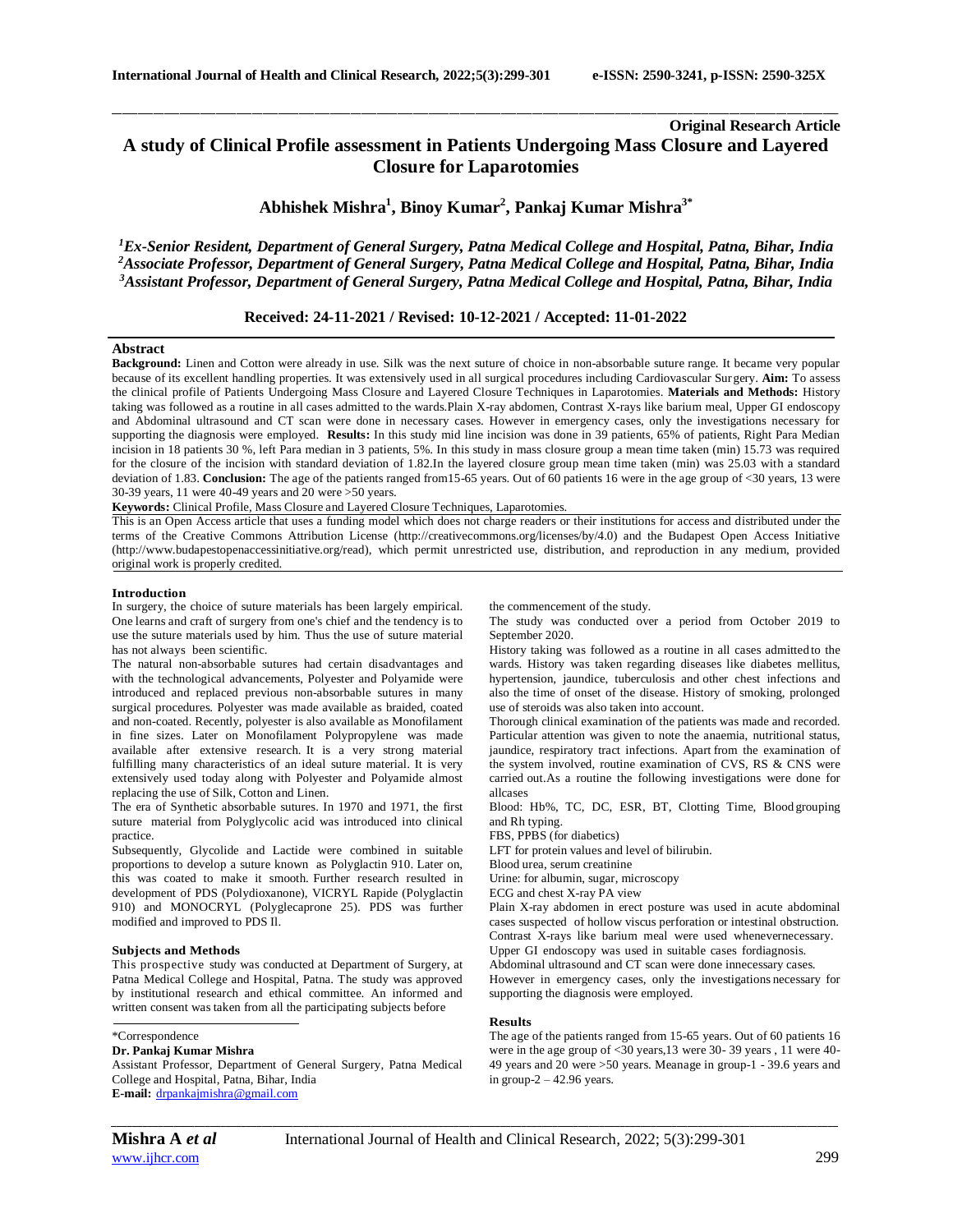| Table 1: Types of closure technique used according to age |                             |                   |                                                                              |
|-----------------------------------------------------------|-----------------------------|-------------------|------------------------------------------------------------------------------|
|                                                           | Socio-demographic variables | Group-1<br>$N=30$ | Group-2<br><b>Mass ClosureTechnique   Lavered ClosureTechnique</b><br>$N=30$ |
|                                                           | Age (Mean $&$ SD)           | $39.6 \pm 14.7$   | $42.96 \pm 15.02$                                                            |
| Age                                                       | $<$ 30 yrs                  | 10                |                                                                              |
| Categories                                                | $30 - 39$                   |                   |                                                                              |
|                                                           | $40 - 49$                   |                   |                                                                              |
|                                                           | 50 & Above                  |                   |                                                                              |

In this series of 60 patients 42 were male and 18 werefemale. i.e .70% of the study group comprised of male patients.

| <b>Table 2: Sex Distribution</b> |                  |                                                             |     |  |
|----------------------------------|------------------|-------------------------------------------------------------|-----|--|
| <b>Sex</b>                       |                  | Group-1 Mass Closure   Group-2 Layered Closure   Percentage |     |  |
|                                  | Technique $N=30$ | Technique N=30                                              |     |  |
| Male                             |                  |                                                             | 70% |  |
| Female                           |                  |                                                             | 30% |  |

In the group-1, 20 patients underwent emergency surgery,while 10 underwent elective surgery.

In the group-2, 21 patients underwent emergency surgerywhile 9 underwent elective surgery.

Overall 68.33% underwent emergency surgery and 31.66%underwent elective surgery.

| Table 3: Distribution of cases according to the nature of operation and closure technique |             |                                                |        |                                                         |
|-------------------------------------------------------------------------------------------|-------------|------------------------------------------------|--------|---------------------------------------------------------|
|                                                                                           | Group-1Mass |                                                |        | Group-2Layered   PercentageFor 60   StatisticalAnalysis |
|                                                                                           |             | <b>Closure Technique   Closure Technique  </b> | cases  |                                                         |
|                                                                                           | $N=30$      | $N=30$                                         |        |                                                         |
| Emergency                                                                                 |             |                                                | 68.33% | $\gamma$ 2 = 0.07,                                      |
| Elective                                                                                  |             |                                                | 31.66% | NS                                                      |

In this study mid line incision was done in 39 patients, 65% of patients, Right para Median incision in 18 patients 30 %, left para median in 3 patients, 5%.

| Table 4: Distribution of cases depending on the type of incision |                                                                                                      |        |     |                    |
|------------------------------------------------------------------|------------------------------------------------------------------------------------------------------|--------|-----|--------------------|
| <b>Type of incision</b>                                          | Group-1mass closure technique   Group-2layered closure technique   Percentage   Statistical analysis |        |     |                    |
|                                                                  | $N=30$                                                                                               | $N=30$ |     |                    |
| Mid Line                                                         | 20                                                                                                   | 19     | 65% | $\gamma$ 2 = 0.58, |
| Right Para Median                                                |                                                                                                      | 10     | 30% | <b>NS</b>          |
| Left Para median                                                 |                                                                                                      |        | 5%  |                    |

In this study in mass closure group an mean time taken (min) 15.73 was required for the closure of the incision with standard deviation of 1.82. In the layered closure group mean time taken (min) was 25.03 with a standard deviation of 1.83. The p value is < 0.000, which is stastically significant.

| Table 5: Time taken for closure in mass and layered closuretechniques |                                                                                                    |        |               |
|-----------------------------------------------------------------------|----------------------------------------------------------------------------------------------------|--------|---------------|
|                                                                       | Time Taken in Min   Group-1 Mass Closure   Group-2Layered Closure Technique   Statistical Analysis |        |               |
|                                                                       | TechniqueN=30                                                                                      | $N=30$ |               |
| Mean                                                                  | 15.73                                                                                              | 25.03  | $t = 19.75$ , |
| <b>Std Deviation</b>                                                  | 1.82                                                                                               | 1.83   | P<0.000       |
| $10.10 \t 100 \t 100$                                                 |                                                                                                    |        |               |

### **Discussion**

The existing variations in technique are evidence that no one method is so pre-eminently superior that it's advantages will force every surgeon to adopt it at the expense of abandoning a more familiar method. End results must be very similar or less effective techniques would have been abandoned years ago[7].In all cases of mass closure technique, the suture material used Proline No. 1 on round body needle. Suturing was started at the upper end of the incision downwards withcontinuous sutures. All layers of the abdominal wall except skin and subcutaneous tissue were included in single layer. Large bites were taken about 1 cm from the wound edge with a distance of 1 cm between the sutures.

In all cases of layered closure technique, in midline incisions layer by layer closure of abdominal wall with an anatomical approximation from deep to superficial layers was done. Peritoneum was closed with No. 2-0 Vicryl, continuous sutures. Linea Alba was closed separately with No. 1 Proline with continuous sutures. In paramedian incisions the peritoneum and posterior layer of rectus sheath was closed with Vicryl No.2.0 by continuous locking sutures. The anterior layer of rectus sheath was closed with No.1 Prolene by continuous locking sutures.

End points were wound infection, burst abdomen (wound dehiscence) in the two groups and also the time taken for closure.

The age of the patients ranged from 15-65 years. Out of 60 patients 16 were in the age group of <30 years, 13 were 30-39 years, 11

were 40-49 years and 20 were >50 years. Mean age in group-1 - 39.6 years and in group-2 – 42.96 years. 42 were male and 18 were female. i.e .70% of the study group comprised of male patients. In the group-1, 20 patients underwent emergency surgery, while 10 underwent elective surgery. In the group-2,21 patients underwent emergency surgery while 9 underwent elective surgery. Overall 68.33% underwent emergency surgery and 31.66% underwent elective surgery.Smead performed in 1900 what is believed to be the first for near closure of the abdomen, a technique often referred to in the united states as Smead jones method[8].

Dambrin reported the decreased incidence of wound evisceration with a mass layered technique in 1937[9].

In 1941, Jones and associates reported only 1 burst abdomen in 81 operation after steel wire closure with interrupted mass 'far and near' sutures incorporating all layers of abdominal wall apart from the skin. A study carried out at Cleveland clinic by Hoerr et al identified in 1951 that there was little to choose between the abdominal incision closed with mass closure technique and that closed in layers so far as the immediate post operative complications and the post operative pain where concerned through mass closures were simpler to execute and required only 3⁄4 th as much time as a layered closure[10].

A single layer wire closure of abdominal incisions was used by Spencer and Sharp in a group of 293 patients. The authorsconcluded (in 1963) that single layer closure was a reliable and effective method for incisions in which deficient wound healing was expected.

*\_\_\_\_\_\_\_\_\_\_\_\_\_\_\_\_\_\_\_\_\_\_\_\_\_\_\_\_\_\_\_\_\_\_\_\_\_\_\_\_\_\_\_\_\_\_\_\_\_\_\_\_\_\_\_\_\_\_\_\_\_\_\_\_\_\_\_\_\_\_\_\_\_\_\_\_\_\_\_\_\_\_\_\_\_\_\_\_\_\_\_\_\_\_\_\_\_\_\_\_\_\_\_\_\_\_\_\_\_\_\_\_\_\_\_\_\_\_\_\_\_\_\_\_\_\_\_\_\_\_\_\_\_\_\_\_\_\_\_\_*